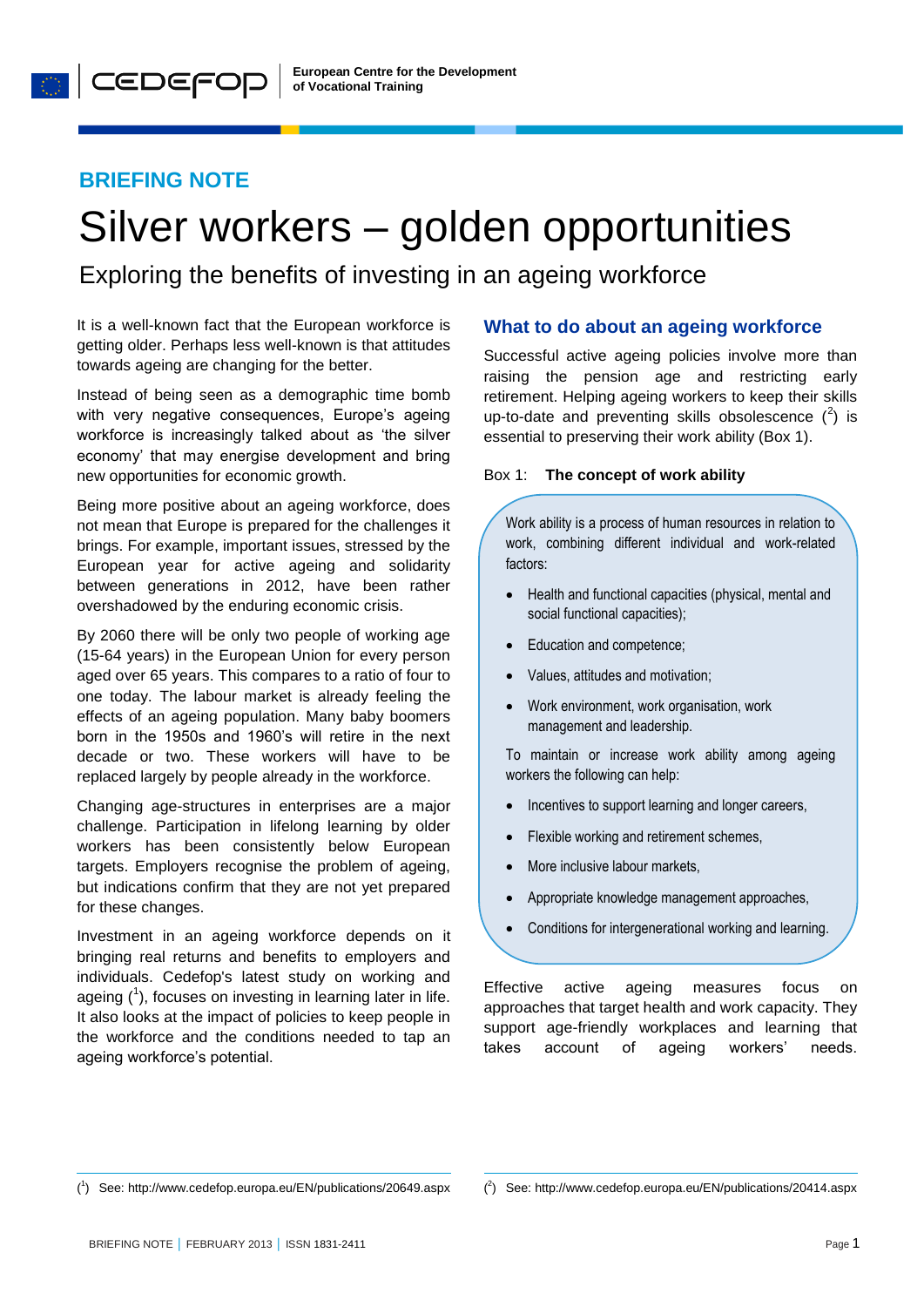### **Supporting health and work capacity**

With an ageing workforce, age-appropriate ergonomics and preventive health programmes that promote physical, mental and social health are increasingly important.

Physical exercise promotes health and maintains physical capacities and mental ability. Some capacities increase as people get older while others tend to diminish with age. To understand better what happens with work capacities as people age, research often turns to concepts of fluid and crystallised intelligence.

Fluid intelligence is the capacity to solve problems in new situations and to think logically. Crystallised intelligence involves using accumulated knowledge and experience. Evidence shows crystallised intelligence increases or remains stable over the life span, while fluid intelligence tends to decrease as people get older.

Supporting work capacity is a combination of investing to expand fluid intelligence and placing ageing workers in roles with tasks where they use their crystallized abilities for the organisation's benefit. For example, ageing employees could be moved to less physically demanding jobs. However, any job change should also provide ageing workers with opportunity to build on and use their experience and expertise.

Internal job changes moving ageing workers to new positions better suited to their changing capabilities and needs is an important strategy to retain them in employment and should be encouraged.

#### **Age- and learner-friendly workplaces**

Some of the best learning is often unplanned and part of work but the reality is that not all workplaces are learner-friendly. To create a learner-friendly workplace three things are important.

First, people must be able to control their work, for example by choosing or changing the order of tasks, or controlling work methods. Second, communication and cooperation, for example through teamwork, encourage exchanges of information and learning between colleagues. Third, the complexity of their work also encourages people to learn, for example by solving unforeseen problems independently and by having responsibility for complex tasks.

Intergenerational learning can take place on-the-job and has benefits for all involved. Ways to encourage intergenerational learning in enterprises often involve

relationships between individuals such as mentoring, tutoring and coaching. Other approaches are multigenerational work teams or arrangements in initial or continuing training that capitalise on the potential of different generations learning together

Intergenerational learning benefits enterprises in several ways. It helps keep critical knowledge and expertise in the organisation. It combines strengths of individuals from different generations, for example by consolidating the younger generations' expertise of new technologies with the experience of older workers. It also strengthens relations in enterprises, helping to break down negative age stereotypes and attitudes.

#### **Barriers to learning later in life**

To stimulate and strengthen learning, policies and action must not only provide incentives, but also reduce barriers that prevent individuals or enterprises from investing in learning. Several important barriers to learning later in life remain.

Next to motivational issues, financial, time or other constraints, one important barrier is that employers and ageing workers do not always see the benefits of investing in their knowledge, skills and competences.

Cedefop's latest study on active ageing, looked at data from Italy that show the benefits seen by ageing workers before and after taking part in training. For all training outcomes, the perceived benefits after taking part in training considerably exceeded expectations (Figure 1).

The study also found that people aged over 54 are sometimes less optimistic about whether they will actually use skills acquired through training.

Consequently, being aware of the full range of benefits training can bring, not only for the current job, but also for career progression, job prospects and even personal fulfilment, is particularly important for older workers.

Awareness of training's benefits can be raised in several ways, ranging from media campaigns to policies in enterprises that aim to get the most out of training by providing workers with clear career paths and good promotion opportunities. Showing individuals and enterprises the value of learning increases motivation for and participation in training. Combining innovative incentives with good information for individuals can improve lifelong learning policies.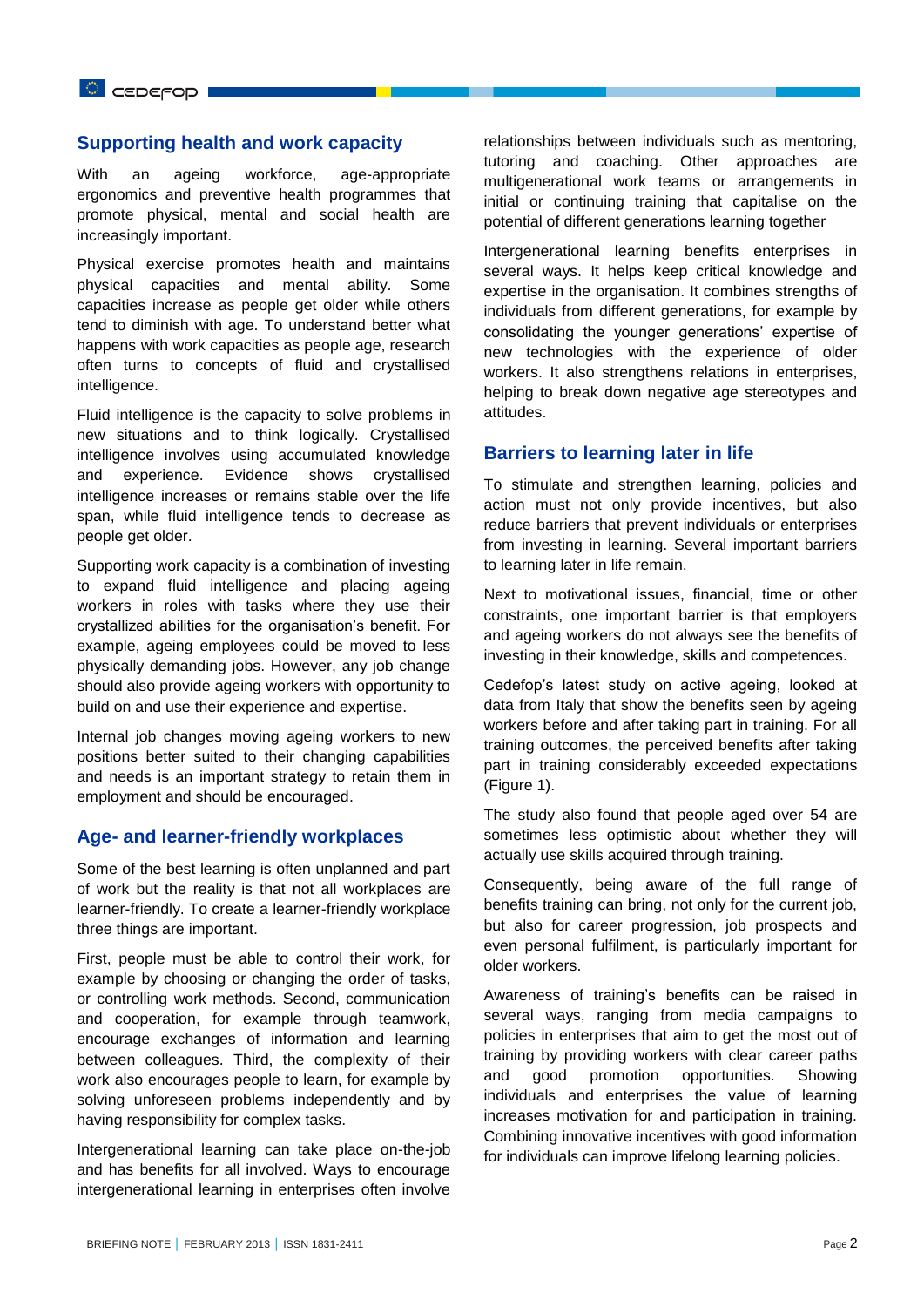#### Figure 1: **Motivation and material benefits of participation in work-related training activities among Italian employees (aged 55-64), 2011\***



\*In the 12 months preceding the survey

New evidence published in Cedefop's study, shows that the main reason for the low effectiveness of training is that firms do not consider ageing workers' training needs adequately. Where their needs are taken into account, ageing workers are more motivated and stimulated to participate in further learning.

Work-related and -integrated forms of learning which are closely linked to daily work and previous professional and learning experience are particularly suitable for ageing workers.

To be aware of age related issues and needs, enterprises must gather, assess, manage and apply demographic information and knowledge to plan, design, implement and expand integrated age-aware policies on the basis of solid evidence (Figure 2); we are not there yet. Successful examples of enterprises managing age as a strategic variable can help disseminate age-aware human resource practices throughout Europe.

Enterprises taking age seriously use a life-cycle approach to active ageing policies and measures and do not restrict them to workers' age cohorts. For them, age management policies do not start once a worker reaches 50 or 55 years. Needs of employees are considered and addressed from when they are recruited until they retire.

Such a life-cycle approach requires good guidance and counselling. Successful guidance includes career development and management strategies, such as further training and learning, changing to a different occupation or becoming mentors to younger colleagues.

## **Where do we go from here?**

The combination of an ageing population and emerging skill needs makes it necessary to invest in ageing workers' skills. The next few decades will provide little scope to address skill needs by replacing older workers with younger ones as we have done in the past.

Making ageing workers aware and stimulating enterprises to develop their awareness of age related issues to respond better to challenges posed by an ageing workforce can be powerful drivers of change.

Ageing is not an isolated issue. It must be considered alongside other trends such as globalisation, the need to upgrade skills, the greening of economies and societies, higher participation of women in the labour market, changes in the nature of work and the workplace, the increasing need for ICT literacy in society, new developments in learning and an increasing importance of entrepreneurship skills.